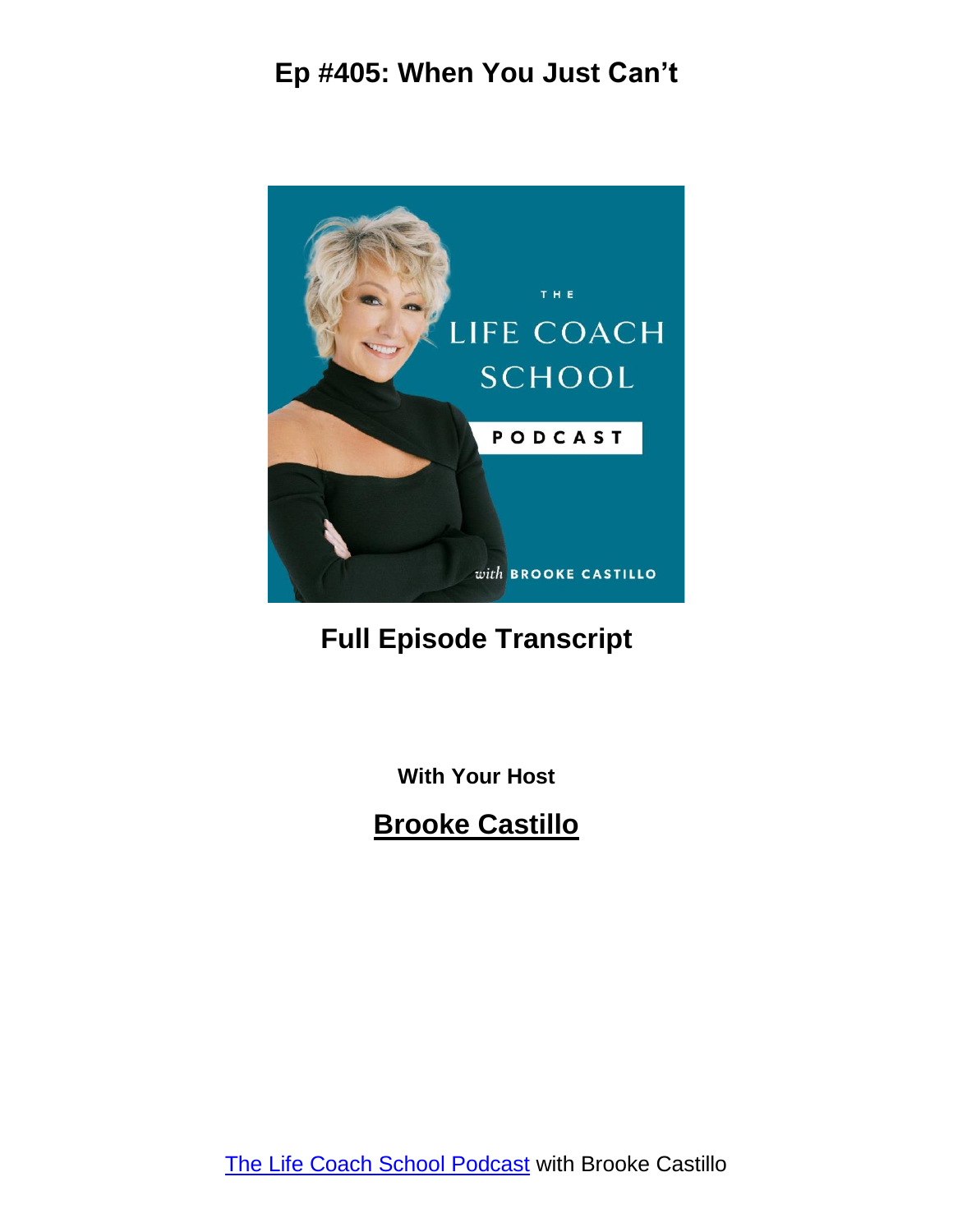You are listening to *The Life Coach School Podcast* with Brooke Castillo episode 405.

Welcome to *The Life Coach School Podcast*, where it's all about real clients, real problems and real coaching. And now your host, Master Coach Instructor, Brooke Castillo.

Hi, my friends. I'm coming to you today from a day of, "I just can't…" And what's crazy about that is I'm actually doing what I say I can't do, but I'm telling myself that I can't do it.

Have you had these days where you wake up in the morning and you're like, "I just can't do it? Today, I just can't. I want to crawl back under the covers. I don't want to do it. I don't want to show up. I don't want to deliver. I just literally can't do it." Which is a lie because I am doing it.

And I want to give you all some tips when you're just mentally, physically at maybe a five out of 10, how do you get through your day? How do you handle that?

I know, for some of you, you err on the side of staying in bed and you cancel your day and you're very dramatic and you watch Netflix all day and you just can't function. And others of you ignore yourself completely and just beat yourselves up and grid yourself through the day.

And I think that there's a middle ground. There's a middle ground where you're just not feeling it, but you want to get your work done. You want to take care of it. You don't want to compound your next day by making that worse. You want to get through the day, even though you're just not feeling it.

I want to help you with that because I feel like I do that quite well, and I show up even when I say that I can't. But I also take care of myself as I need to take care of myself. So, I'm going to give you some tactics. I'm going to give you some actual physical things to do. But I'm also going to give you a mental way of approaching this, so you know how to take care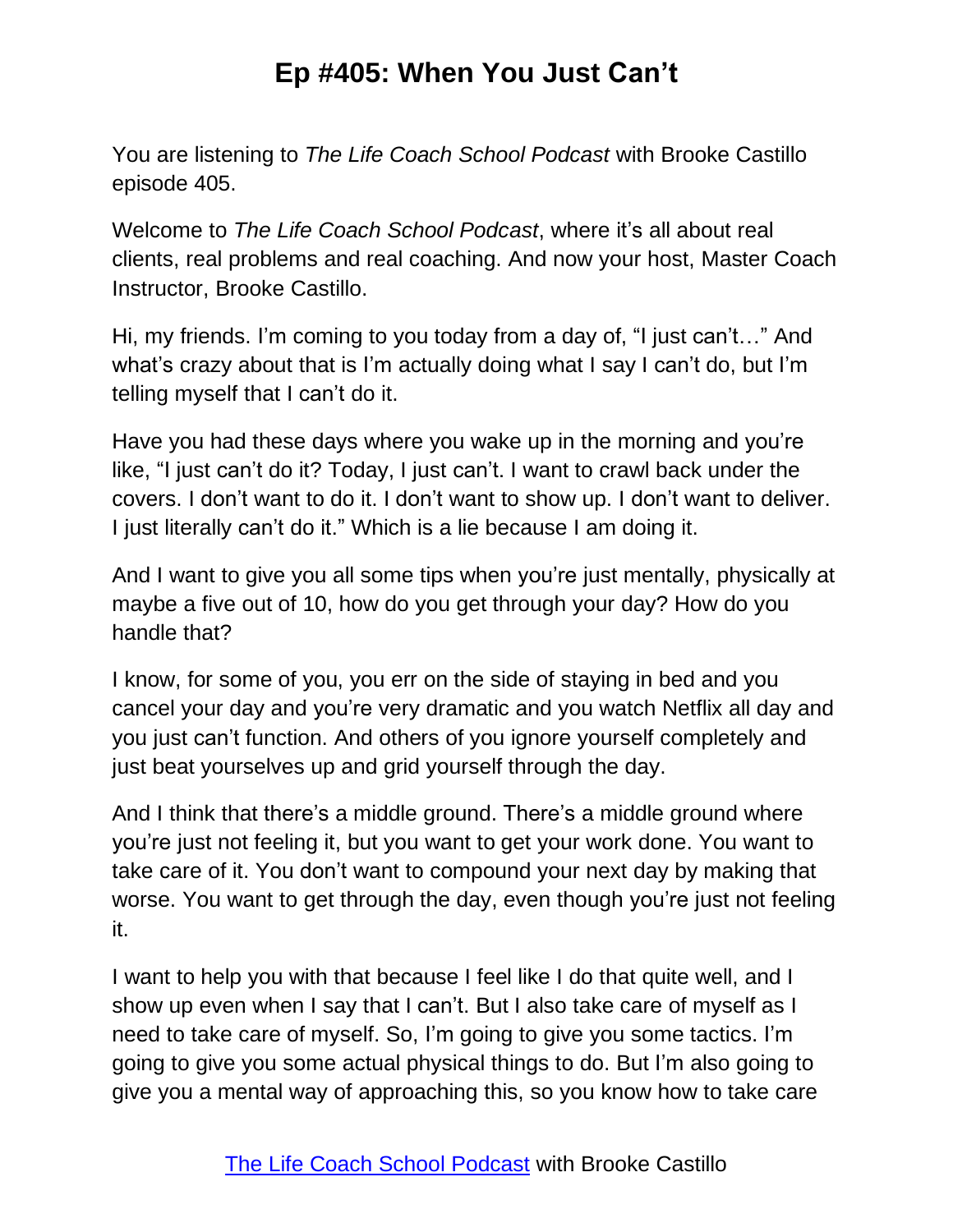of yourself and you do take care of yourself, but you also get as much work done as you possibly can while doing that at the same time.

Now, I just want to make a caveat here. If you're deathly ill and you need to be in bed, this is not the podcast for you. Those days, you know, there's no doing anything, "I literally just can't." This is for more of the, like, "Well, I could rally. I just don't feel like it." This is for you, if that's you.

And for some of you, this is a daily occurrence. I know for me, if I have like a mild cold or I'm not feeling quite right, this could go on for a week, where I have to get up and rally myself, "You got this. you can do it. you can get through the day. Let's go." And I find that to be more productive and more useful and healthier for me than lying in bed all day. And you'll know what's right for you if you tell yourself the truth.

So, here's what happens, is we wake up and we don't feel right. We don't feel like we're naturally motivated. We don't feel inspired or excited. We just kind of feel, "Yuck, blah, I want to just go to the beach. Or I just want to cancel my day. Or I just don't want to deal with any of this."

When that happens to me, the first thing I do is I get moving a little. And when I start moving, I can really tell, like, "Am I really sick? Is there something really wrong with me? Do I need to get back in bed? Or is this a mental, physical thing that I can overcome."

And so, what I do is I get up and I get moving and I start my routine. I start my day. I take a shower and I get dressed. Now, I do not want you to underestimate how important this is. If you are feeling blah, if you are feeling yuck, it is very important, if you're trying to rally, that you get up, you get in the shower, you brush your hair, and you get dressed.

This exact thing happened to me today. I put on a really cute dress, got dressed, did my makeup, did my hair, did all the things to make myself presentable to myself.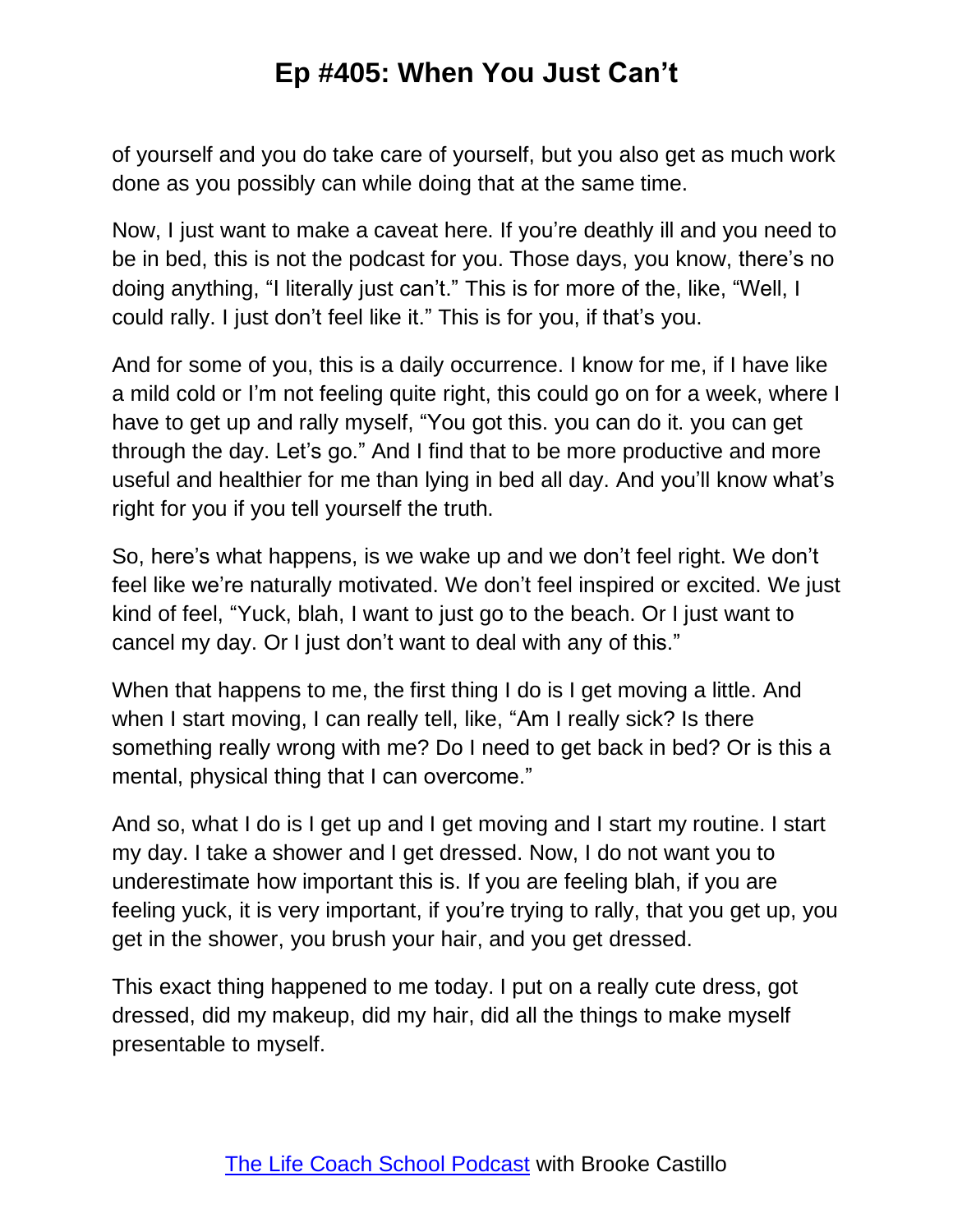Now, for some of you, this will be the trick. This will be all it takes for you to then go and get your day going. If you're feeling a little bit sick or a little bit run down or something's not quite right, this won't solve it for you. But you will know right away if you're going to be able to get through your day once you have a uniform on.

And the way that I like to describe it is, it's a uniform for attacking the day. Let's get going. And for me, I like to wear high heels, I like to put on something colorful, I like to curl my hair, I like to make myself look as good as I can, especially when I'm not feeling good on the inside. And so, by getting moving a little bit, by getting myself ready, I can kind of track where I'm at.

The next thing that I really recommend that you do – and this may be if you're going to go work, then you start getting a little work done. For some of you, you may not feel like working out, but going for a walk is a really good way of touching in with what's going on with your body and what's going on with your mind, literally taking yourself on a walk outside.

Now, I had a friend recently say, "I don't walk when it's cold." Okay, listen, it doesn't matter if it's cold outside. It matters if you're cold. And so, you have to just have the right materials on your body for walking.

I have friends that live in Canada. They make fun of us when we live in Texas and California because we think it's cold outside. And they explain to us that it's not cold outside when it's 50 degrees. So, go outside and get some fresh air.

Do not walk on the treadmill. Don't go to the gym. Go outside and interact with the world, in a way. This is all about getting moving again. And so, again, you're not going to do this if you're sick. But if you're just feeling run down or slightly ill, or like I had a little bit of vertigo, a little bit of nausea, what's going on? Go outside, interact with the day and see if it helps it or changes it or makes it worse, and then you'll know.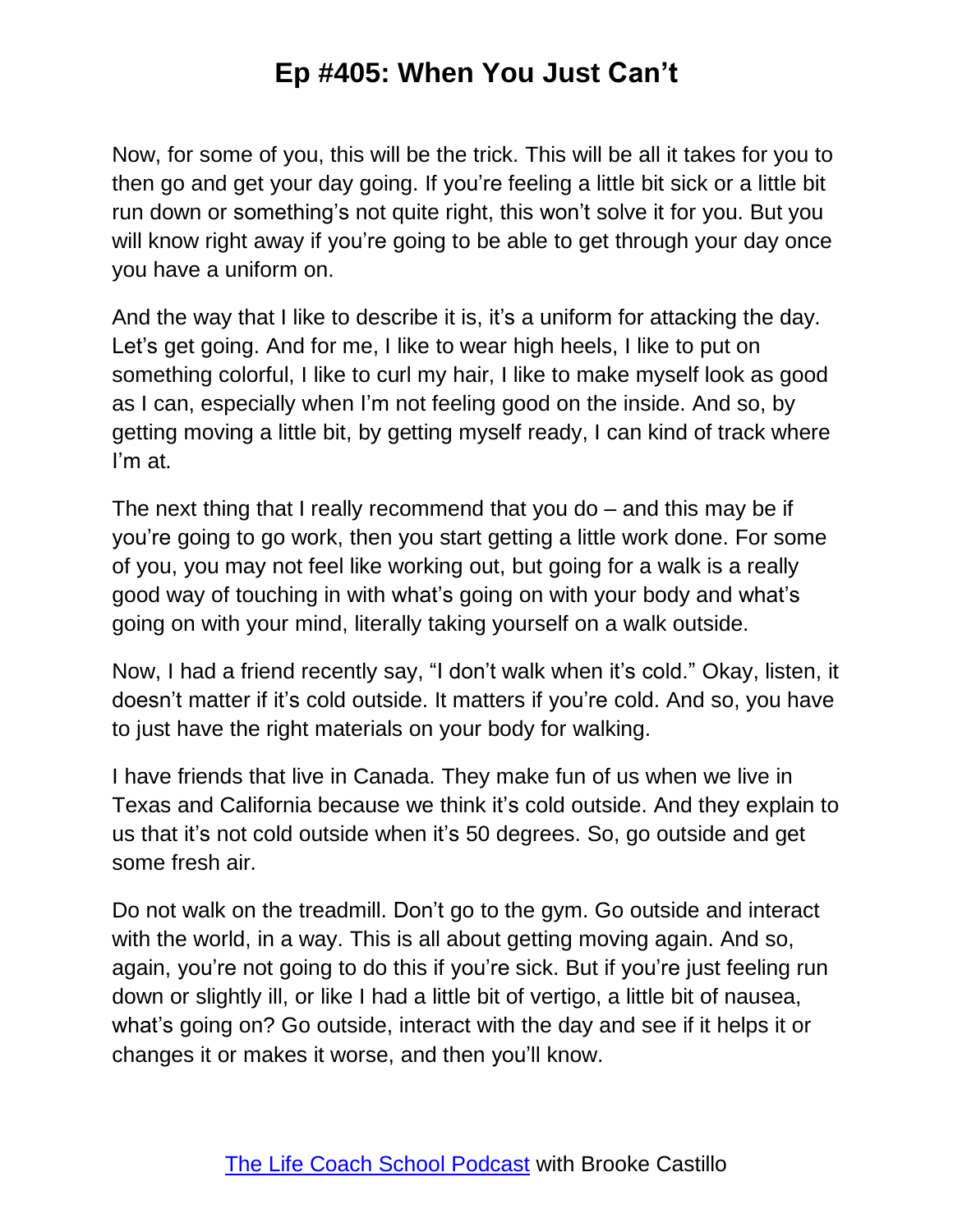For me, I like to go out and interact with the earth, with the air outside, and get myself an awareness perspective. And this is really important for many of you who have mild depression or are dealing with anxiety or panic attacks or excessive worry.

This is something I have experienced; all of these things. And one of the things that I let myself do is broaden my awareness and witness myself.

Here's what it looks like when you're on a walk. If you go on a walk and you let your brain think by itself unsupervised, you will make everything much, much worse. You will either make yourself more depressed or more anxious because what happens is the brain likes to ruminate. It likes to worry. It likes to produce anxiety. It likes to tell you to go back in the cave. It likes to tell you that you're sick. It likes to feel sort for you.

So, do not go on a walk and let your brain be unsupervised. And you don't need to go on a walk and do thought work. But what you can do is go on a walk and witness yourself walking. Pull your awareness away from the specific thoughts that are going on in your brain and witness yourself walking. Witness yourself being in the world. Witness yourself having a life.

And one of the things that I do when I'm out walking on a day when I just can't, is I just say, "This is you having an experience of being a human on a day that's on the other side of 50:50. This is normal. This is part of life. I am watching you experience your humanness."

And what this does is it helps me stop being upset about not feeling right. It helps me stop being mad about not feeling good. It helps me not be mad about being anxious or depressed or not feeling physically well.

It allows it to be normal. It allows me to experience myself in my not-ideal state without comparing it to an ideal state. Because what most of us do is we wake up and we feel off and we feel yuck and then we start getting mad that we don't feel motivated, that we don't feel better, that we don't feel inspired, that we don't feel beautiful, that we don't feel thin, that we don't feel successful.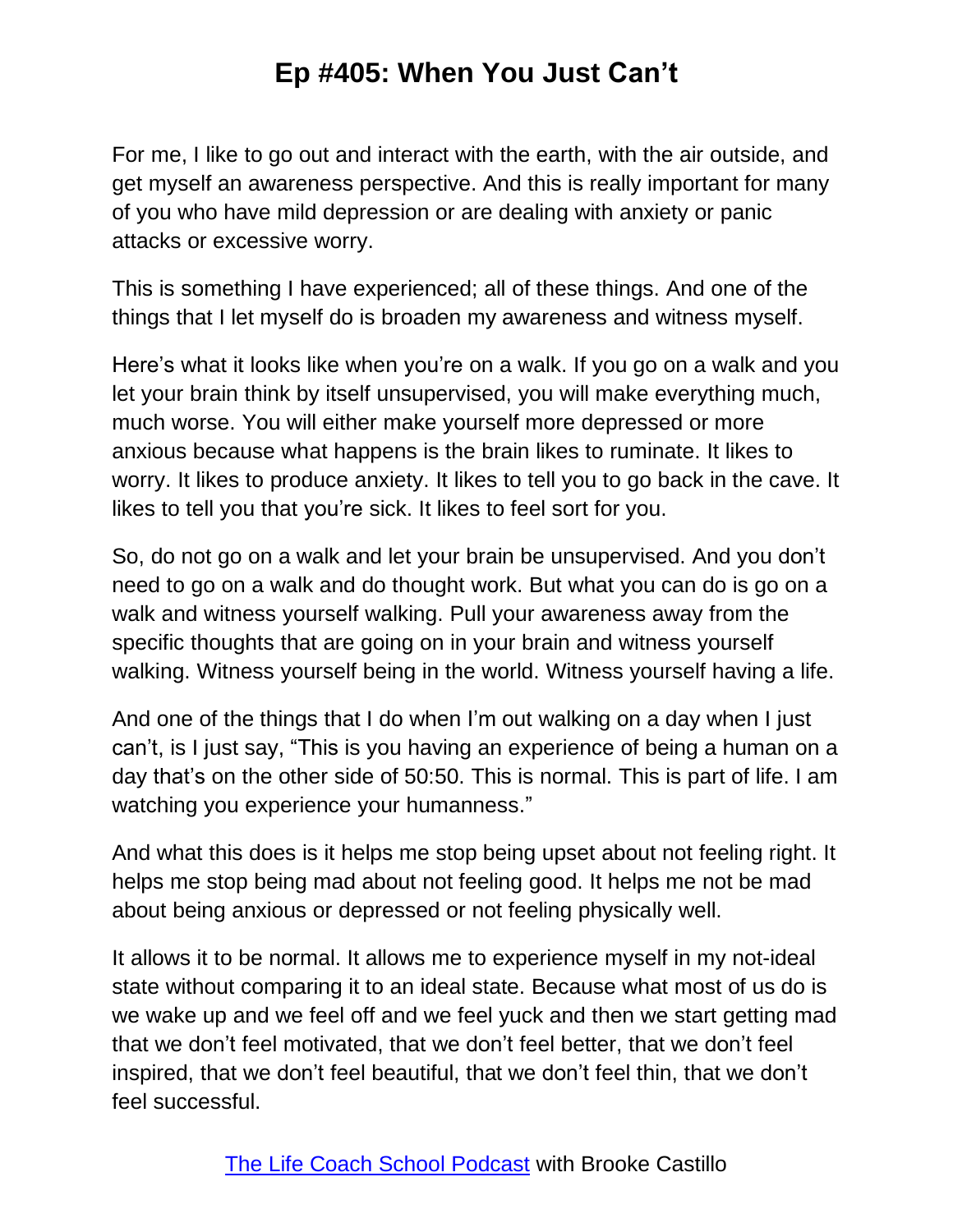So, we don't want to be comparing ourselves to our ideal state. What we want to be doing is witnessing ourselves as human beings having a human experience.

The amount of peace and joy and love that can come flooding into you when you have compassion for yourself being a human is extraordinary. And it doesn't mean you start feeling better in that moment. This is what's so crazy about it.

It's almost like you still feel kind of like ass, but you have compassion and love for yourself about it. So, it's like the mixture of those emotions. And I like to picture myself up in the sky, like, watching myself having a human life.

And sometimes I'm like, "Aww, look at you having a run-down day," or, "Look at you feeling off. Look at you having anxiety. Look at you having depression. Look at you being mad at the life that you have," and just witnessing it from that place of compassion as I go on a walk.

Now, some of you may not want to do this on a walk. Some of you may want to do it while you're meditating. Some of you may want to do it in the shower. But I do want to promise you, when you can back up from yourself and see that these days are normal, this thought process is normal, feeling this way is a normal part pf the human experience, half of your worry will disappear.

Because when you wake up and you start thinking there's something wrong with you and then you're mad because there's something wrong with you, you will compound it.

I'll give you an example of this. The other day, I was having a meeting with my CEO, Erika Royal, and I started to have light flashes and, like, stars twirling in my vision. And this usually happens right before I get a migraine. And this doesn't happen often to me, but I've had a couple migraines and they always started with these light flashes.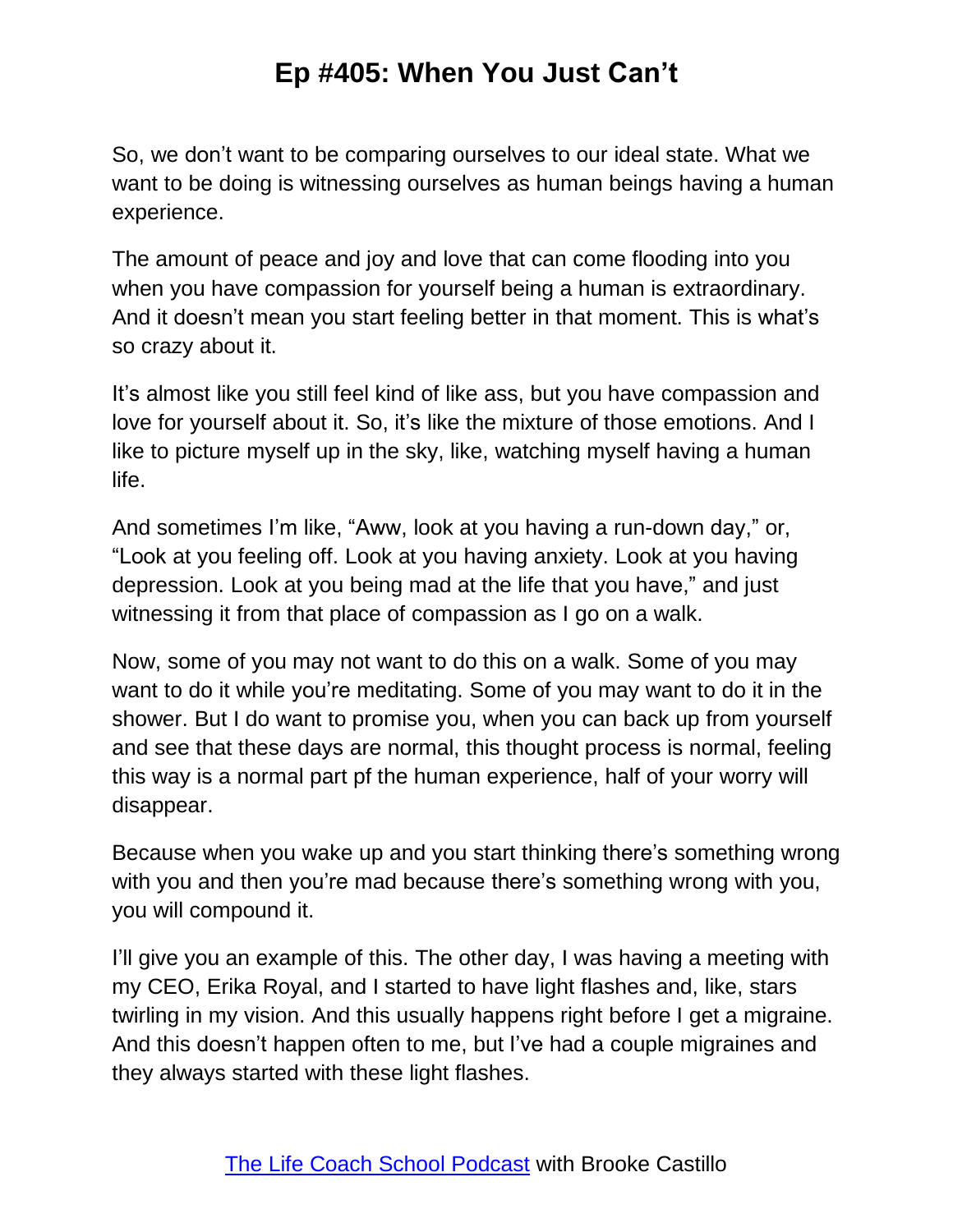And so, I started noticing them and I started feeling myself panicking that I was about to get a migraine and I was, like, worried and I was freaked out, "Why are these lights doing this? Why is this happening in my vision? Am I going to be able to complete my day?"

The day before, I had had some pretty bad vertigo. I was like, "Something's probably wrong with me. I probably have a diagnosis. I'm probably going to die." All of this stuff started happening.

And what I did is I just got off the phone with her and I just went and laid down. And one of the things that was really helpful for me is I had asked her, "Hey, does this ever happen to you?" And she said, "Yeah, that's happened to me before."

And it really helped me drop into the place of, "This is normal. You're okay. This is you having an experience of being alive on a Monday as a human." And I laid down in my bedroom and I watched myself from afar. I opened up my perspective of my awareness and I watched myself from away from myself.

And it was incredibly powerful. And I was able to love on myself from afar and see what it's like to be a human in the world and to recognize that it's challenging sometimes and that it's scary sometimes and that it's hard sometimes. And that sometimes we're in pain, and sometimes we're experiencing things with our body that we don't think are normal. And it's all part of being a human.

The other thing that I want to recommend that you do – and this is something that just happened to me today – is one of my friends reached out and just say, "Hey, I just need a friend today. I just need someone."

And I want to really encourage all of you to reach out to each other and ask for help when you need it. For some of you, that will be reaching out to your coach. For some of you, that will be raising your hand in Scholars to get coached. For some of you, it will be reaching out to a friend or a loved one or a family member and just saying, "Hey, I need you right now."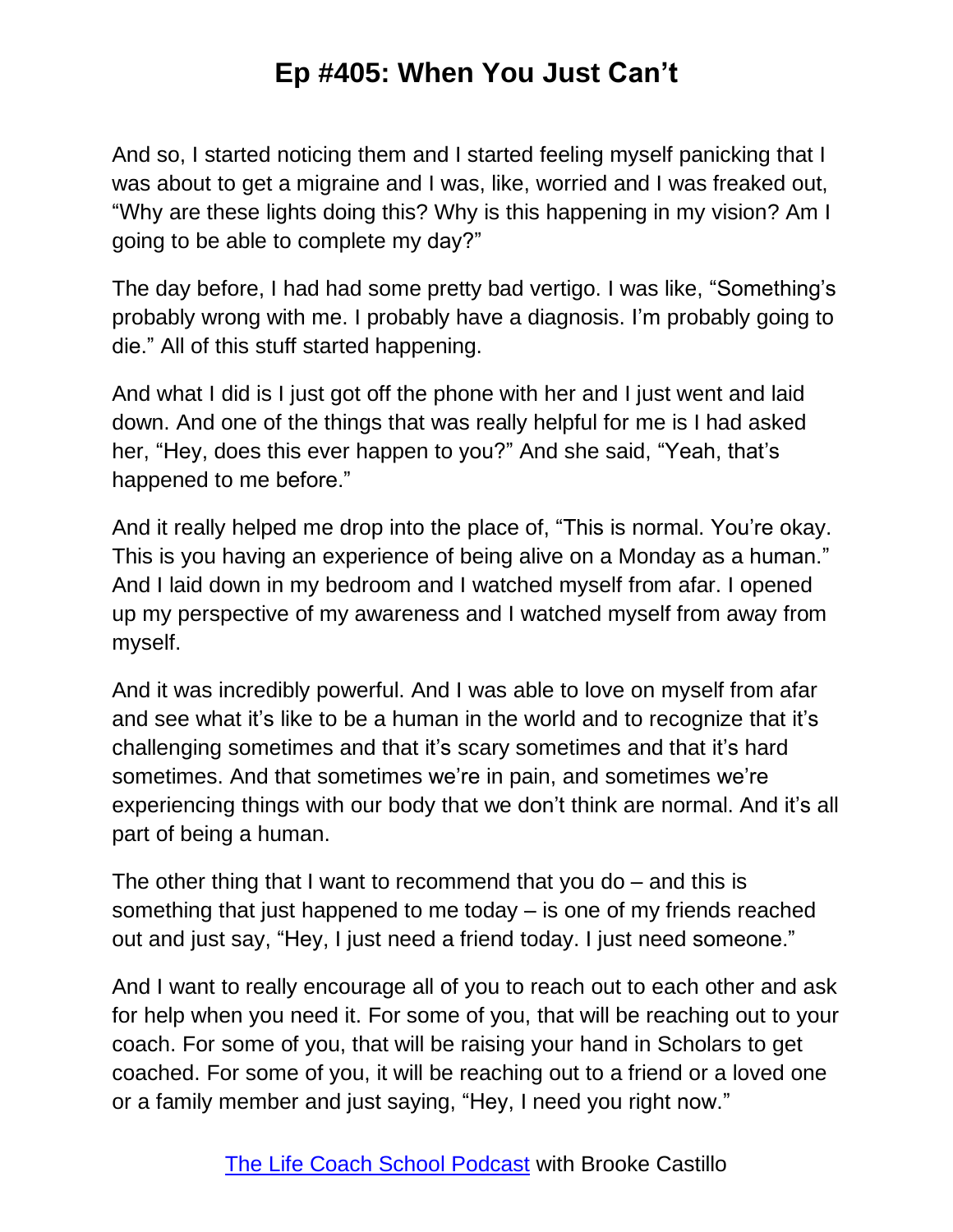And I want to give you some advice for how to utilize your loving friendships when you're having a day when you just can't.

One of the things that you can do is call them and just complain. And sometimes, that will help. I have found that's usually better when you're mad about something, just getting it off your chest.

Typically in a day where you feel like you just can't function, where you're just not feeling right, you're just feeling off, you're feeling maybe physically something, I have found that just talking about what it's like to be a human and telling your friend, "You do not need to solve this for me. I do not need you to fix anything. I do not need you to try and talk me out of this. I just want to talk about it out loud."

When you're willing to talk about something, this is how you can create space from your situation and your own brain, is talk about it circumstantially, "This is exactly what I'm experiencing right now. I'm having these flashes of light in my vision. I'm having thoughts that I'm probably going to get a migraine. I feel a bunch of fear. That is the way of it right now. That is what is going on for me."

Or, I was talking to my friend, "I have vertigo. I feel dizzy. I feel off. This is what's going on for me." It's like, the statement and just the camaraderie of having someone hear that without trying to solve it, without trying to fix it, without trying to explain it.

And I think, as friends, learning how to hold space and just let there be space for the truth to be told can be powerful. It doesn't mean that we don't offer advice sometimes. And it doesn't mean that we won't make some suggestions later. But let there be space around the truth first.

Because sometimes, I think we just feel alone. We just feel like, "I feel off today and I want someone to know. I don't want them to tell me to stay in bed and not function in my day. I just want them to know today is not my best day. I don't feel that great today and I want someone else to know about it without trying to solve it." I highly, highly recommend it.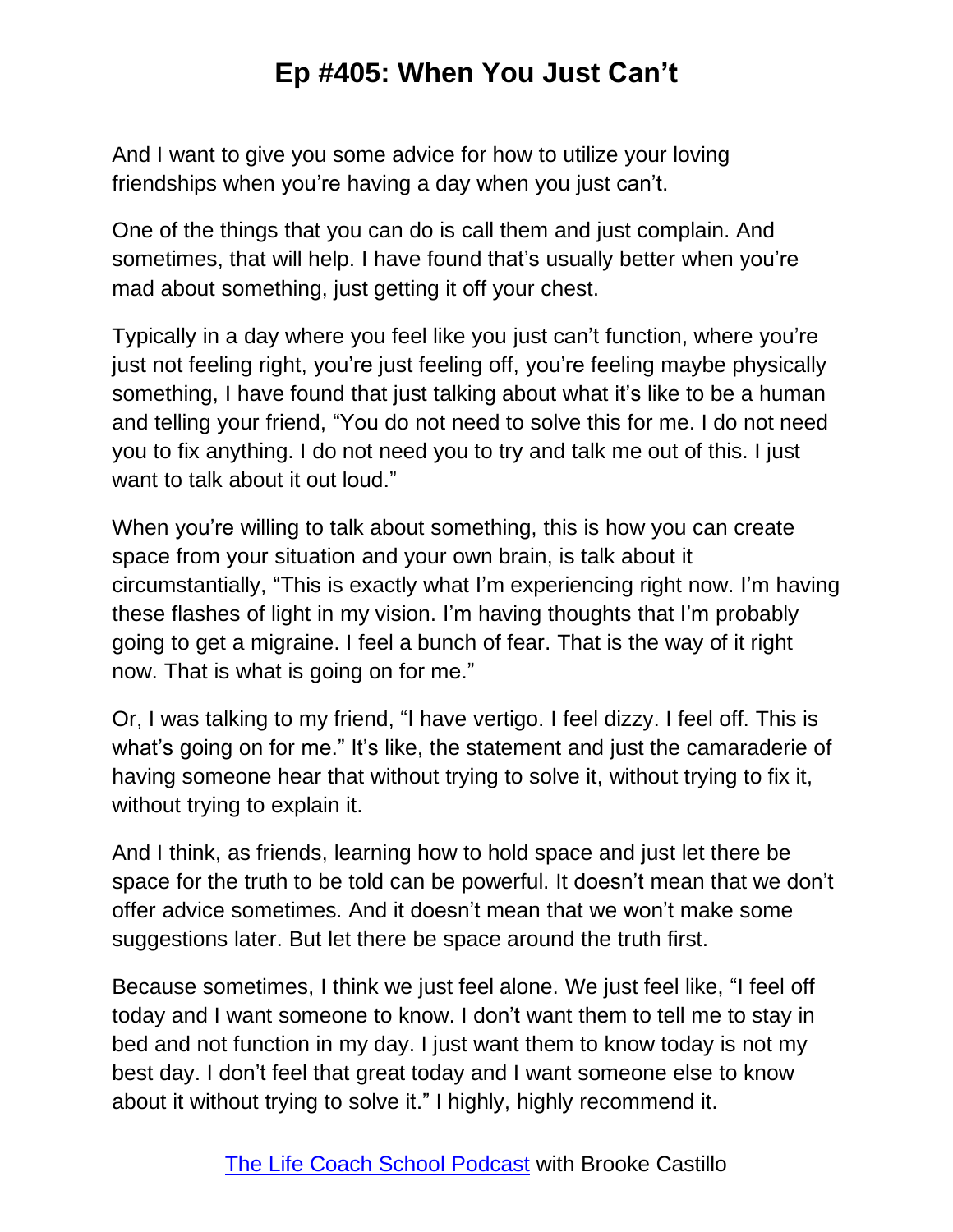I feel like sometimes when we call our friends and our coaches and they're trying to solve our problems too quickly, it can create even more anxiety and worry that there's something wrong with us. When you separate out your circumstances from your thoughts on days like this, it helps tremendously.

So, in the previous example, when I was seeing flashes of light and seeing the spirals of light in my vision, that was just the circumstance. The thoughts were, "I'm going to get a migraine," which I ended up not getting a migraine, by the way, because I went and lay down, "I'm going to get a migraine, there's something wrong with my brain, this has happened too many times, there is something terribly wrong with me." Those were just the thoughts.

But the circumstance was innocent. It was just the truth. It was just there. It actually didn't mean what I made it mean. So, being able to not just back up and look at yourself as a human being having a human experience from afar, but then to look at your brain and sift through, there is the experience of being alive and having experiences and having pure circumstances, and then there's also what we make it mean.

And by separating those out, we can see how powerfully we are the cause of a lot of our own misery. When we wake up and we feel anxious or we feel depressed or we feel run down or we feel physically ill, we can make it better with our thoughts, or we can make it worse.

And when we don't separate it out, we think we just feel bad because of the circumstance. And the truth is, a lot of the time, we do have physical sensations where we don't feel good. And we can acknowledge that physically we experience nausea or physically we experience vertigo, or a lot of us have had COVID, we feel run down, we feel tired, our lungs feel tight. There's a lot of physical symptoms going on.

But if we don't separate that out from the complaining and the meaning and the thoughts that we're piling on top of that, we may end up feeling much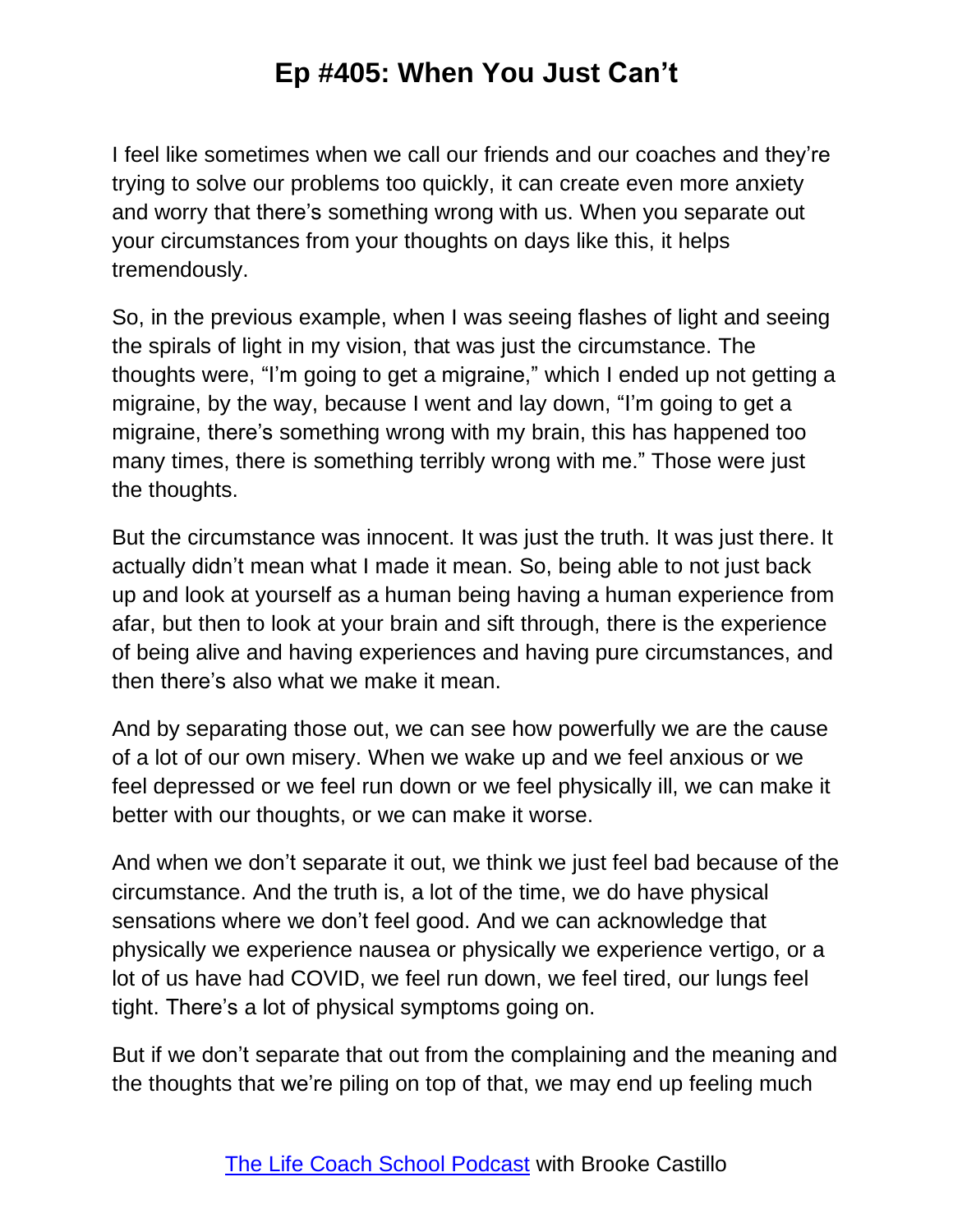worse than is necessary. We may create so much unnecessary suffering on top of that.

And I am not in any way suggesting that you should cover up those negative thoughts with, "Rah-rah positive stuff." That's not what I'm saying here. Although some of you may want to do that. Some of you may want to rally and get yourself in a more positive state.

All I'm suggesting here is that you recognize the difference between the truth and your brain, you recognize the difference between a circumstance and a thought. And then you can see that, in many ways, we don't have power over how we're feeling physically.

In many ways, there's involuntary viruses and diseases and aches and pains going on in our body that we can't immediately control. And instead of feeling completely powerless about that, we can see how much power we have in terms of what we make it mean and how we talk to ourselves about it and how we interpret that.

So, if I wake up in the morning and I feel anxious and I say, "Today, I feel anxious and I'm still going to have a great day," or, "Today I feel anxious and I'm going to carry it around like a purse," or, "Today I feel anxious and I'm going to do some of my work but not all of it. Today I feel anxious and I'm going to take care of myself in the best way I know how."

And I will say, on the days that I recognize the difference between the circumstances and the thoughts, and I do decide to change the thoughts or let them go, I get through the, "I just can't," days so much more easily. Not by pretending I'm not in pain. Not by pretending I'm not ill. Not by pretending I'm not run down. But just by acknowledging that there is the truth of that and then there is me making it worse or better.

One of the things that I have found, which is surprising, is when I don't feel well, either emotionally or physically because of how I've woken up during the day, one of the most powerful things I can do besides getting up,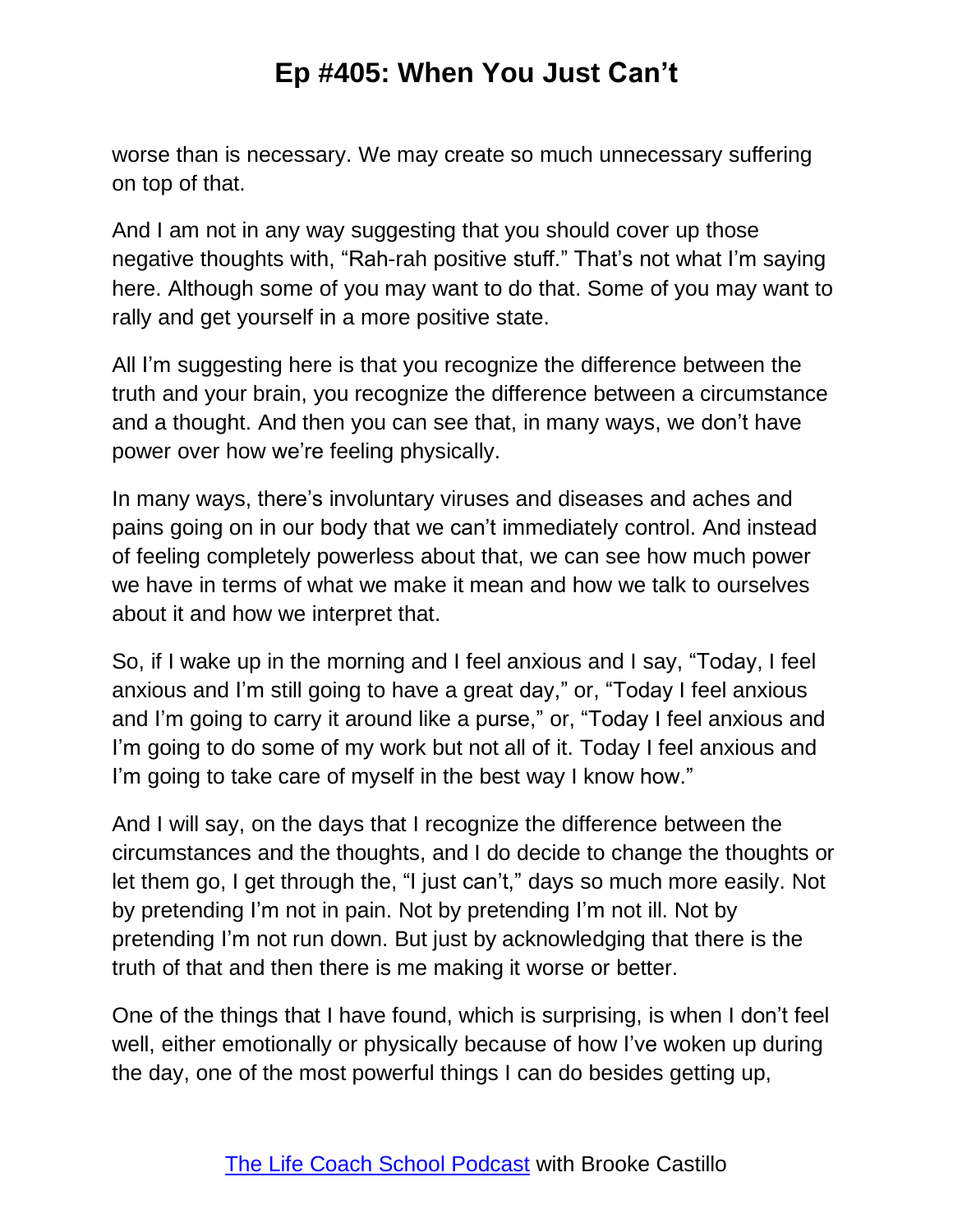getting moving, and getting dressed, is having my space around me be clean.

I have found that by organizing my space and cleaning up my space and keeping everything neat – and that's the last thing you may feel like doing when you wake up on a day when you just can't – is giving yourself small things to do.

It's like, you know, just washing the dishes, cleaning off your desk. Maybe your floor needs vacuuming. And it doesn't have to be the whole house, but just doing a little bit, creating some results. Because when you let your brain be idol, especially when it has a trigger of something negative, meaning a circumstance that's creating you to not feel well, your brain will be off to the races.

And if you give it a small task, a small goal that will give you a result, you'll be able to experience as a new positive circumstance – and I say positive circumstance because that's the way you'll interpret it – it makes a huge difference.

I have found this to be really helpful when I'm feeling mildly depressed. I know logically I don't want to clean my house. I don't want to clean anything up. I want to just throw everything all over the place and stay in bed. But when I do small efforts, wiping off the kitchen counter, organizing the books, putting some things away, I feel this sense of completion, creation, instead of just brain consumption, instead of just brain idleness creating more negativity. I feel like creating results is powerful on these kinds of days because the last thing you feel like is a creator.

And the last thing I want to say about a day when you just can't is, go to bed early. These are the days where I have seen so many of my clients and myself kind of, quote unquote ruin the day at the end by feeling sorry for ourselves.

And it can be a buffering palooza if you don't consciously just put the day away, go to bed. A lot of times, we justify, "Well, I'm going to drink. It's been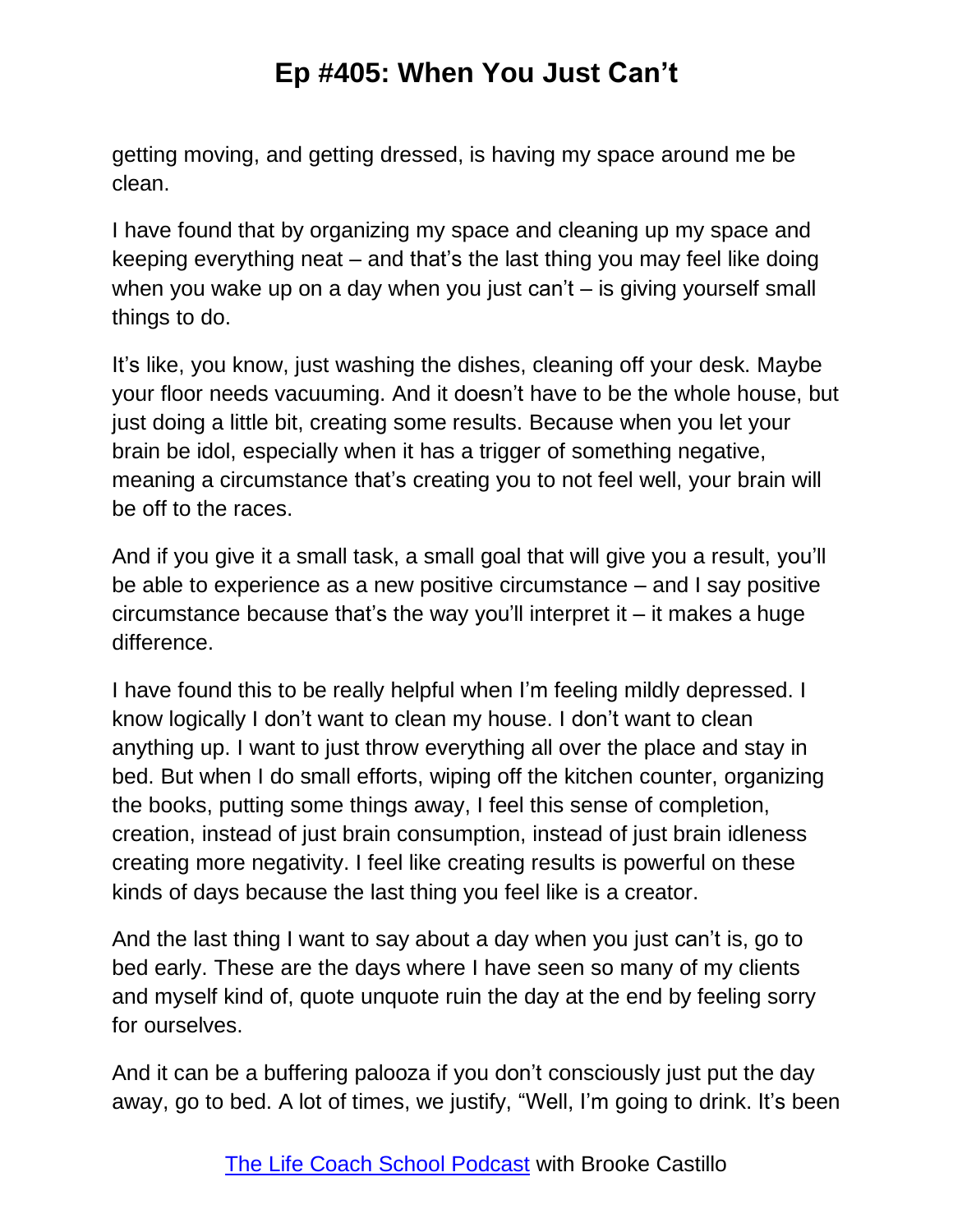a rough day." Or, "I'm going to eat, it's been a rough day." Or, "I'm going to yell at everyone in the house because it's been a rough day." Or, "I'm just going to leave the house a complete mess because it's been a rough day."

Do not do this to yourself. Make a commitment to go to bed early. End your day early on purpose. Like, set an alarm, "I'm going to go to bed and end this day that I just can't, and lay in bed."

Now, you may have trouble sleeping. You may still have worry. That's another time when you can kind of go to this awareness exercise where you watch yourself having trouble sleeping.

It's like, "Oh, look at me having trouble sleeping. I'm going to watch that happen." Or, "Look at me, I can't find anything on Netflix that I enjoy. Look at me being aggravated in my bed."

Whatever we can do to just be the witness of ourselves instead of trying to buffer away that pain will increase our skill at being able to manage being a human being. Being a human being means you are, some days, going to wake up and not want to do your day. You're not going to want to talk to the people. You're not going to want to do the work. You're not going to want to show up on the Zoom call. You're not going to want to go to the store. You're not going to want to pick up the kids. All of it.

But if you can keep yourself moving, keep yourself creating, watching yourself be a human being without judgment, you can decide what you do want to do and what you don't want to do. And at the end of that day, congratulate yourself for being a human being on the other side of 50, on your 50:50 life, and being able to get through that day. And then, tuck yourself in.

You may not have sweet dreams that night. But you can congratulate yourself for being a human being. I feel so many of you right now having days where you're not motivated, you're not excited, and you're not inspired.